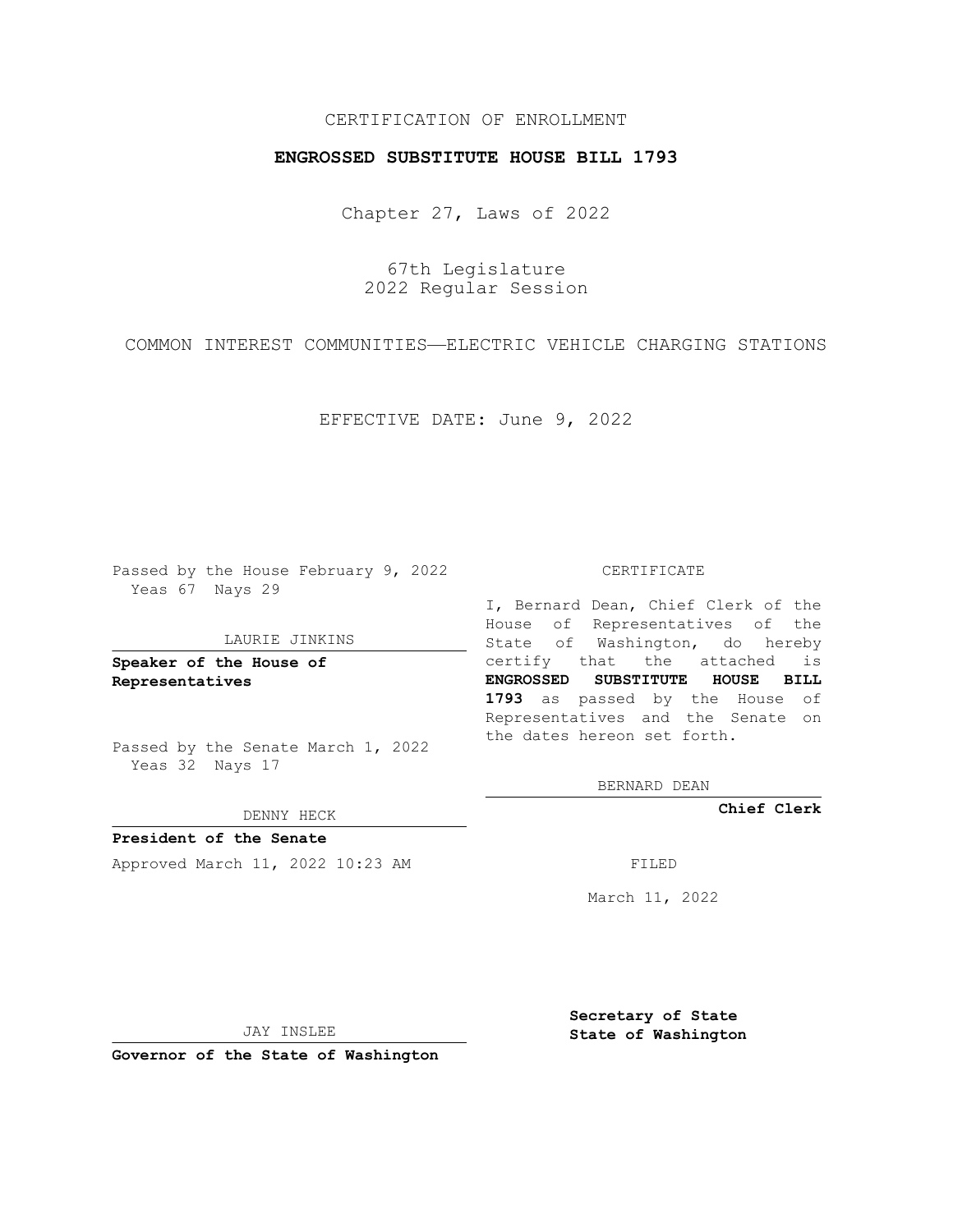### **ENGROSSED SUBSTITUTE HOUSE BILL 1793**

Passed Legislature - 2022 Regular Session

## **State of Washington 67th Legislature 2022 Regular Session**

**By** House Civil Rights & Judiciary (originally sponsored by Representatives Hackney, Fitzgibbon, Berry, Bateman, Macri, Ramel, Senn, Wylie, Bergquist, Valdez, Pollet, and Kloba)

READ FIRST TIME 01/31/22.

 AN ACT Relating to electric vehicle charging stations in common interest communities; amending RCW 64.34.425 and 64.90.640; adding a new section to chapter 64.32 RCW; adding a new section to chapter 64.34 RCW; adding a new section to chapter 64.38 RCW; adding a new 5 section to chapter 64.90 RCW; and prescribing penalties.

BE IT ENACTED BY THE LEGISLATURE OF THE STATE OF WASHINGTON:

 NEW SECTION. **Sec. 1.** A new section is added to chapter 64.32 8 RCW to read as follows:

 (1)(a) An association of apartment owners may not adopt or enforce a restriction, covenant, condition, bylaw, rule, regulation, provision of a governing document, or master deed provision that:

 (i) Effectively prohibits or unreasonably restricts the installation or use of an electric vehicle charging station in compliance with the requirements of this section and for the personal noncommercial use of an apartment owner in a designated parking 16 space; or

(ii) Is in conflict with the provisions of this section.

 (b) Nothing in this section prohibits an association from imposing reasonable restrictions on electric vehicle charging stations. However, it is the policy of the state to promote,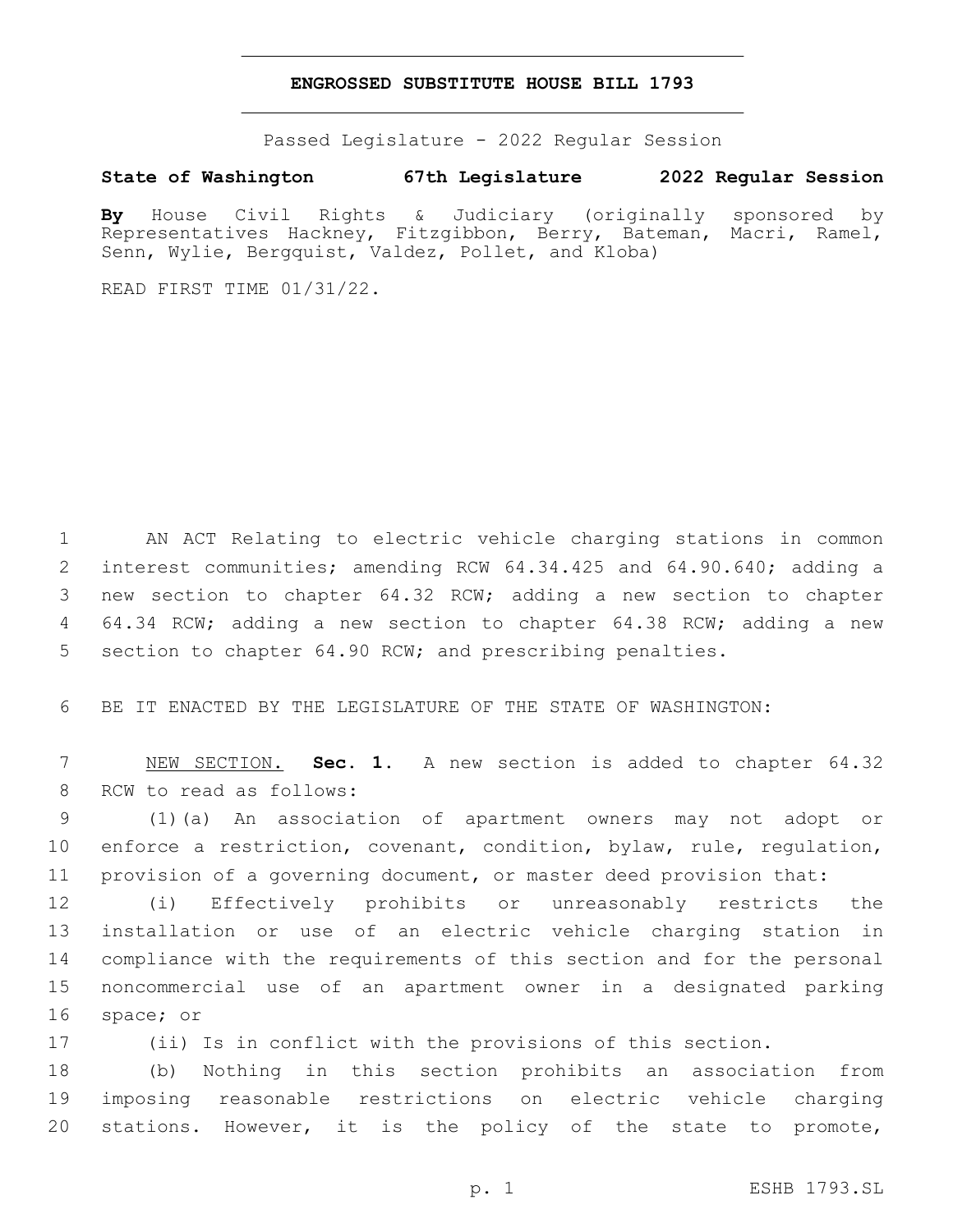encourage, and remove obstacles to the use of electric vehicle 2 charging stations.

 (2) An association of apartment owners may require an apartment owner to submit an application for approval for the installation of an electric vehicle charging station before installing the charging 6 station.

 (3)(a) If approval is required for the installation or use of an electric vehicle charging station, the application for approval must be processed and approved in the same manner as an application for 10 approval of an architectural modification.

 (b) The approval or denial of an application must be in writing 12 and must not be willfully avoided or delayed.

 (c) If an application is not denied in writing within 60 days from the date of receipt of the application, the application is deemed approved, unless that delay is the result of a reasonable 16 request for additional information.

 (d) An association of apartment owners may not assess or charge an apartment owner a fee for the placement of an electric vehicle charging station. An association may charge a reasonable fee for processing the application to approve the installation of an electric vehicle charging station, but only if such a fee exists for all applications for approval of architectural modifications.

 (4) If approval is required for the installation or use of an electric vehicle charging station, an association of apartment owners must approve the installation in a designated parking space if the installation is reasonably possible and the apartment owner agrees in 27 writing to:

 (a) Comply with the association's reasonable architectural standards applicable to the installation of the electric vehicle 30 charging station;

 (b) Engage an electrical contractor familiar with the standards for the installation of electric vehicle infrastructure to assess the existing infrastructure necessary to support the proposed electric vehicle charging station, identify additional infrastructure needs, and install the electric vehicle charging station;

 (c)(i) Provide, within the time specified in (c)(ii) of this subsection, a certificate of insurance naming the association as an additional insured on the apartment owner's insurance policy for any claim related to the installation, maintenance, or use of the electric vehicle charging station, or, reimbursement to the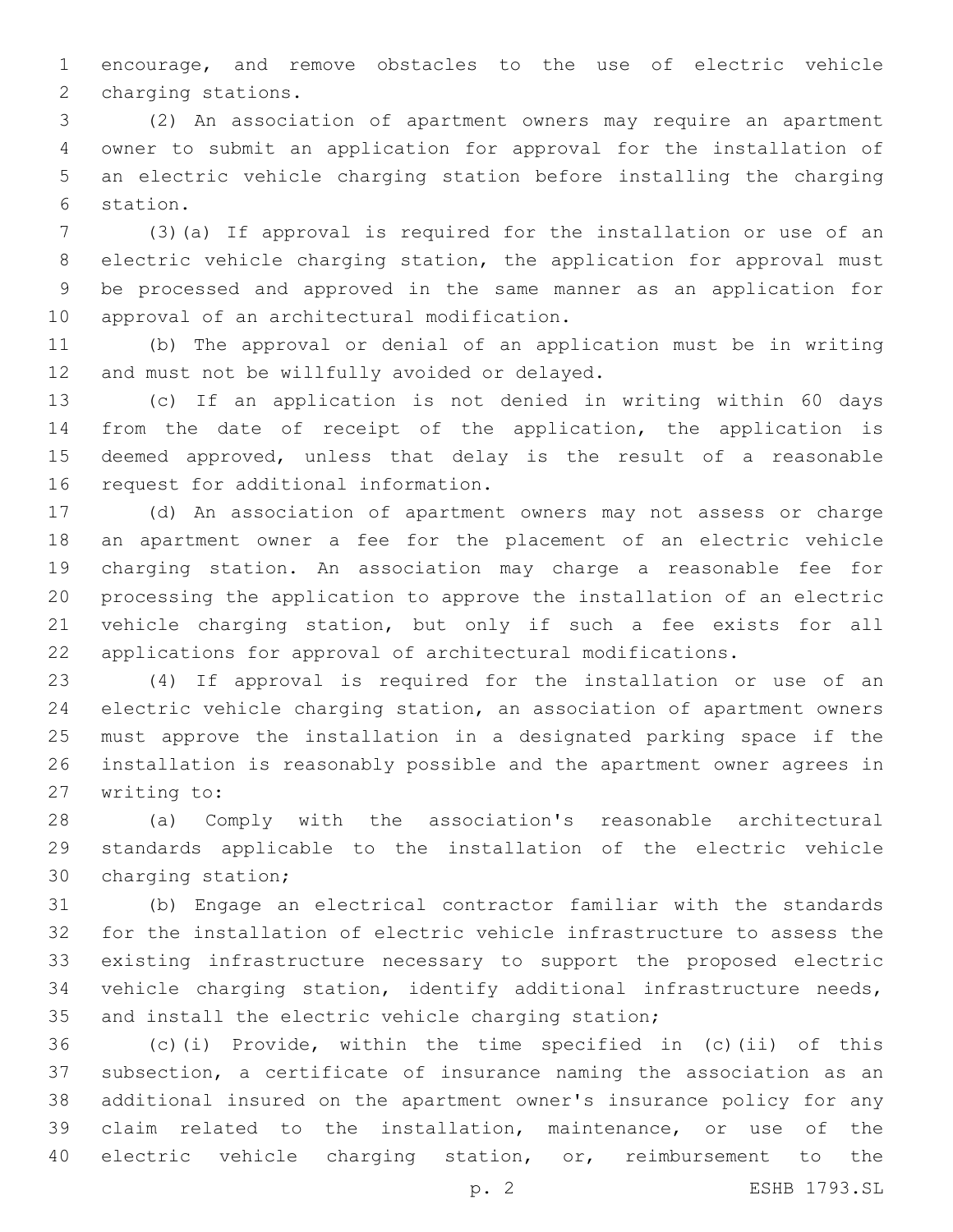association for the actual cost of any increased insurance premium 2 amount attributable to the charging station;

 (ii) A certificate of insurance required under (c)(i) of this subsection must be provided within 14 days after the association approves the installation of the electric vehicle charging station. Reimbursement for an increased insurance premium amount under (c)(i) of this subsection must be provided within 14 days after the apartment owner receives the association's invoice for the amount 9 attributable to the charging station;

 (d) Register the electric vehicle charging station with the 11 association within 30 days after installation;

 (e) Pay for the electricity usage associated with the electric vehicle charging station and the required means to facilitate payment 14 for the electricity; and

(f) Comply with the requirements of this section.

 (5)(a) An apartment owner must obtain any permit or approval for an electric vehicle charging station as required by the local government in which the common interest community is located and comply with all relevant building codes and safety standards.

 (b) An electric vehicle charging station must meet all applicable health and safety standards and requirements imposed by national, state, or local authorities, and all other applicable zoning, land use or other ordinances, building codes, or land use permits.

 (6)(a) Unless otherwise agreed to by written contract with the association, an apartment owner is responsible for the costs of 26 installing an electric vehicle charging station.

 (b) Electric vehicle charging station equipment that is installed at the apartment owner's cost and is removable without damage to the property owned by others may be removed at the apartment owner's cost. Nothing in this subsection requires the association to purchase 31 the electric vehicle charging station.

 (7) An apartment owner must disclose to any prospective buyers of 33 the unit:

 (a) The existence of an electric vehicle charging station and the related responsibilities of the owner under this section; and

 (b) Whether the electric vehicle charging station is removable and whether the owner intends to remove the charging station.

 (8) The owner and each successive owner of an electric vehicle 39 charging station is responsible for: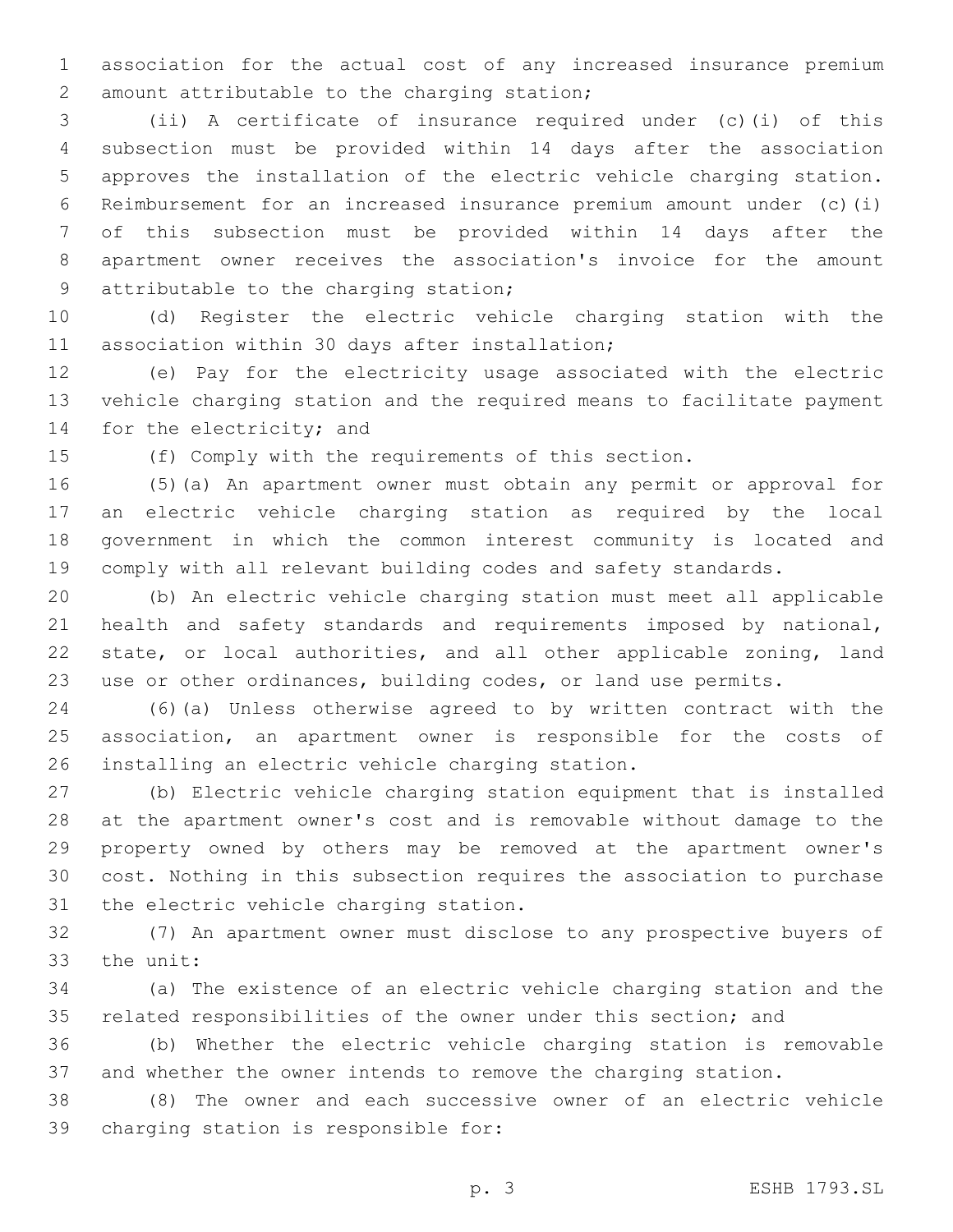(a) Costs for the maintenance, repair, and replacement of the electric vehicle charging station up until the station is removed;

 (b) Costs for damage to the electric vehicle charging station, any apartment, common area, or limited common area resulting from the installation, use, maintenance, repair, removal, or replacement of 6 the electric vehicle charging station;

 (c) The cost of electricity associated with the electric vehicle 8 charging station;

 (d) Obtaining and maintaining an insurance policy that meets the requirements in subsection (4)(c) of this section;

 (e) If the owner decides to remove the electric vehicle charging station, costs for the removal and the restoration of the common area 13 or limited common area after the removal; and

 (f) Removing the electric vehicle charging station if reasonably 15 necessary for the repair, maintenance, or replacement of the common 16 area or limited common area.

 (9) An association of apartment owners may install an electric vehicle charging station in the common areas for the use of all apartment owners and, in that case, the association must develop appropriate terms of use for the charging station.

 (10)(a) An association of apartment owners that willfully violates this section is liable to the apartment owner for actual damages, and shall pay a civil penalty to the apartment owner in an 24 amount not to exceed \$1,000.

 (b) In any action by an apartment owner requesting to have an electric vehicle charging station installed and seeking to enforce compliance with this section, the court shall award reasonable attorneys' fees and costs to any prevailing apartment owner.

 (11) The definitions in this subsection apply throughout this section unless the context clearly requires otherwise.

 (a) "Designated parking space" means a parking space that is specifically designated for use by a particular apartment owner, including a garage, a deeded parking space, and a parking space in a limited common area that is restricted for use by one or more 35 apartment owners.

 (b) "Electric vehicle charging station" means a station that delivers electricity from a source outside an electric vehicle into one or more electric vehicles. An electric vehicle charging station may include several charge points simultaneously connecting several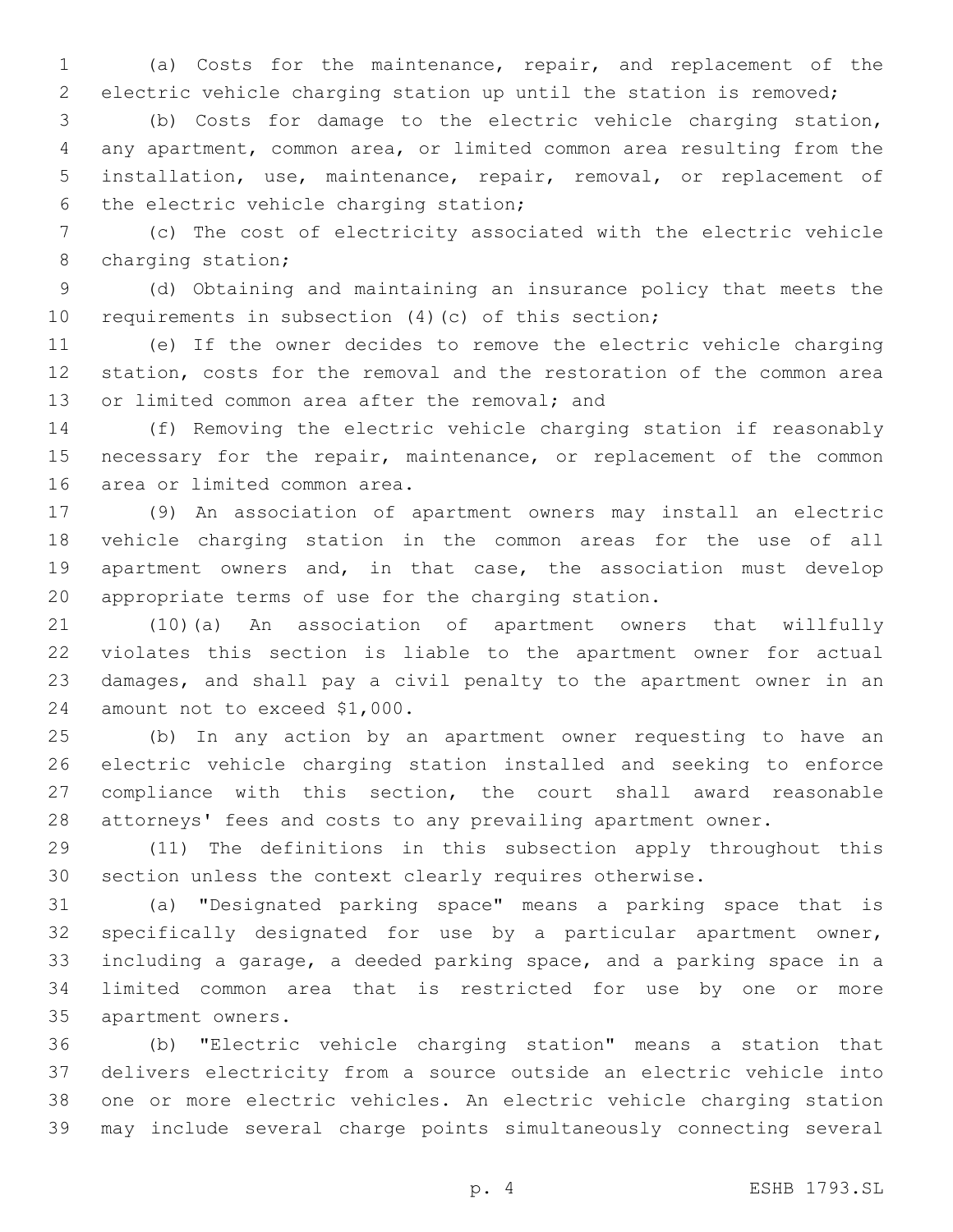electric vehicles to the station and any related equipment needed to 2 facilitate charging plug-in electric vehicles.

 (c) "Reasonable restriction" means a restriction that does not significantly increase the cost of an electric vehicle charging station or significantly decrease its efficiency or specified 6 performance.

 NEW SECTION. **Sec. 2.** A new section is added to chapter 64.34 8 RCW to read as follows:

 (1)(a) A unit owners' association may not adopt or enforce a restriction, covenant, condition, bylaw, rule, regulation, provision 11 of a governing document, or master deed provision that:

 (i) Effectively prohibits or unreasonably restricts the installation or use of an electric vehicle charging station in compliance with the requirements of this section and for the personal noncommercial use of a unit owner, within the boundaries of a unit or 16 in a designated parking space; or

(ii) Is in conflict with the provisions of this section.

 (b) Nothing in this section prohibits an association from imposing reasonable restrictions on electric vehicle charging stations. However, it is the policy of the state to promote, encourage, and remove obstacles to the use of electric vehicle 22 charging stations.

 (2) A unit owners' association may require a unit owner to submit an application for approval for the installation of an electric vehicle charging station before installing the charging station.

 (3)(a) If approval is required for the installation or use of an electric vehicle charging station, the application for approval must be processed and approved in the same manner as an application for 29 approval of an architectural modification.

 (b) The approval or denial of an application must be in writing 31 and must not be willfully avoided or delayed.

 (c) If an application is not denied in writing within 60 days from the date of receipt of the application, the application is deemed approved, unless that delay is the result of a reasonable 35 request for additional information.

 (d) A unit owners' association may not assess or charge a unit owner a fee for the placement of an electric vehicle charging station. An association may charge a reasonable fee for processing the application to approve the installation of an electric vehicle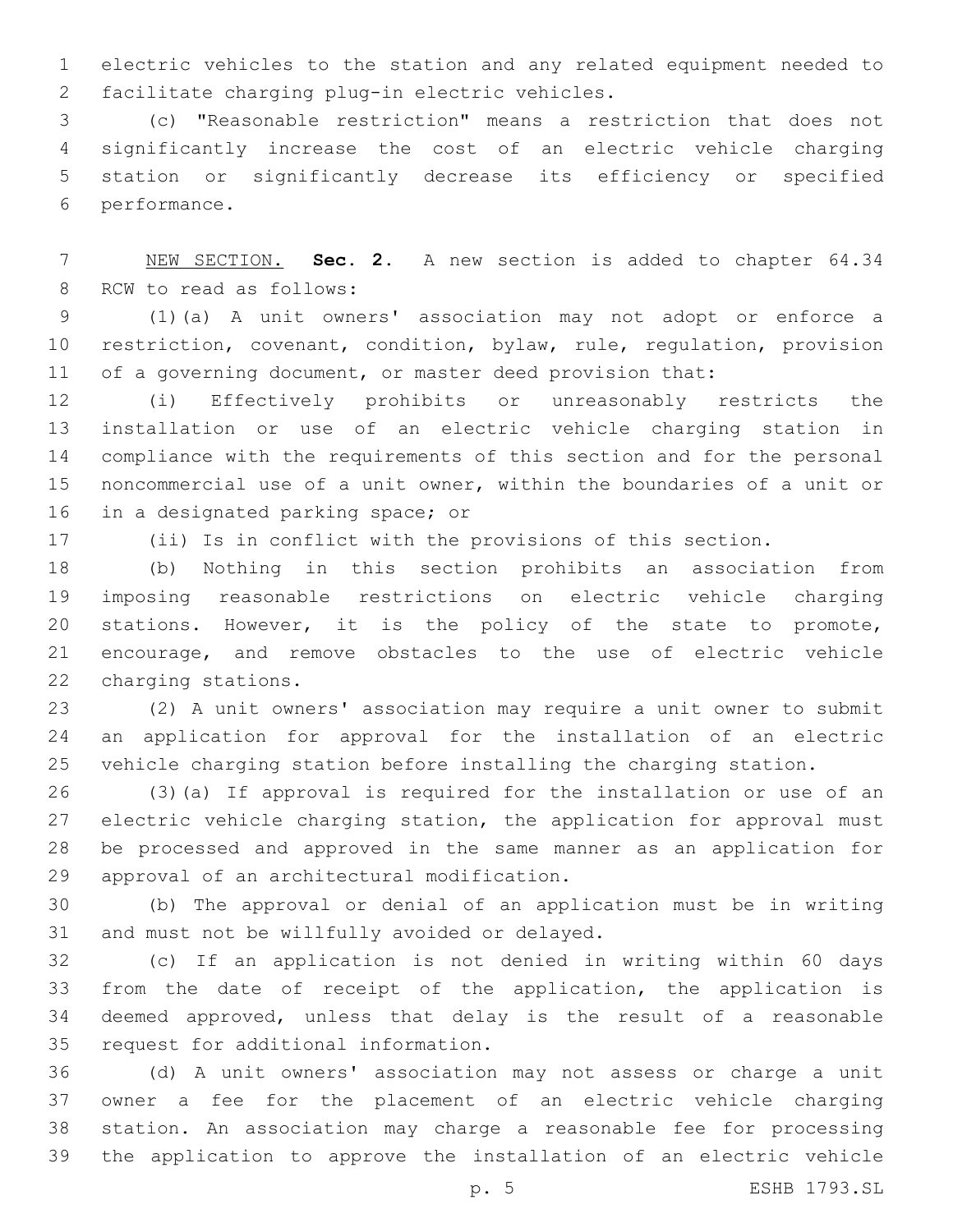charging station, but only if such a fee exists for all applications 2 for approval of architectural modifications.

 (4) If approval is required for the installation or use of an electric vehicle charging station, a unit owners' association must approve the installation within the boundaries of a unit or in a designated parking space if the installation is reasonably possible 7 and the unit owner agrees in writing to:

 (a) Comply with the association's reasonable architectural standards applicable to the installation of the electric vehicle 10 charging station;

 (b) Engage an electrical contractor familiar with the standards for the installation of electric vehicle infrastructure to assess the existing infrastructure necessary to support the proposed electric 14 vehicle charging station, identify additional infrastructure needs, 15 and install the electric vehicle charging station;

 (c)(i) Provide, within the time specified in (c)(ii) of this subsection, a certificate of insurance naming the association as an additional insured on the unit owner's insurance policy for any claim related to the installation, maintenance, or use of the electric vehicle charging station, or, reimbursement to the association for the actual cost of any increased insurance premium amount 22 attributable to the charging station;

 (ii) A certificate of insurance required under (c)(i) of this subsection must be provided within 14 days after the association approves the installation of the electric vehicle charging station. Reimbursement for an increased insurance premium amount under (c)(i) of this subsection must be provided within 14 days after the unit owner receives the association's invoice for the amount attributable 29 to the charging station;

 (d) Register the electric vehicle charging station with the 31 association within 30 days after installation;

 (e) Pay for the electricity usage associated with the electric vehicle charging station and the required means to facilitate payment 34 for the electricity; and

(f) Comply with the requirements of this section.

 (5)(a) A unit owner must obtain any permit or approval for an electric vehicle charging station as required by the local government in which the common interest community is located and comply with all 39 relevant building codes and safety standards.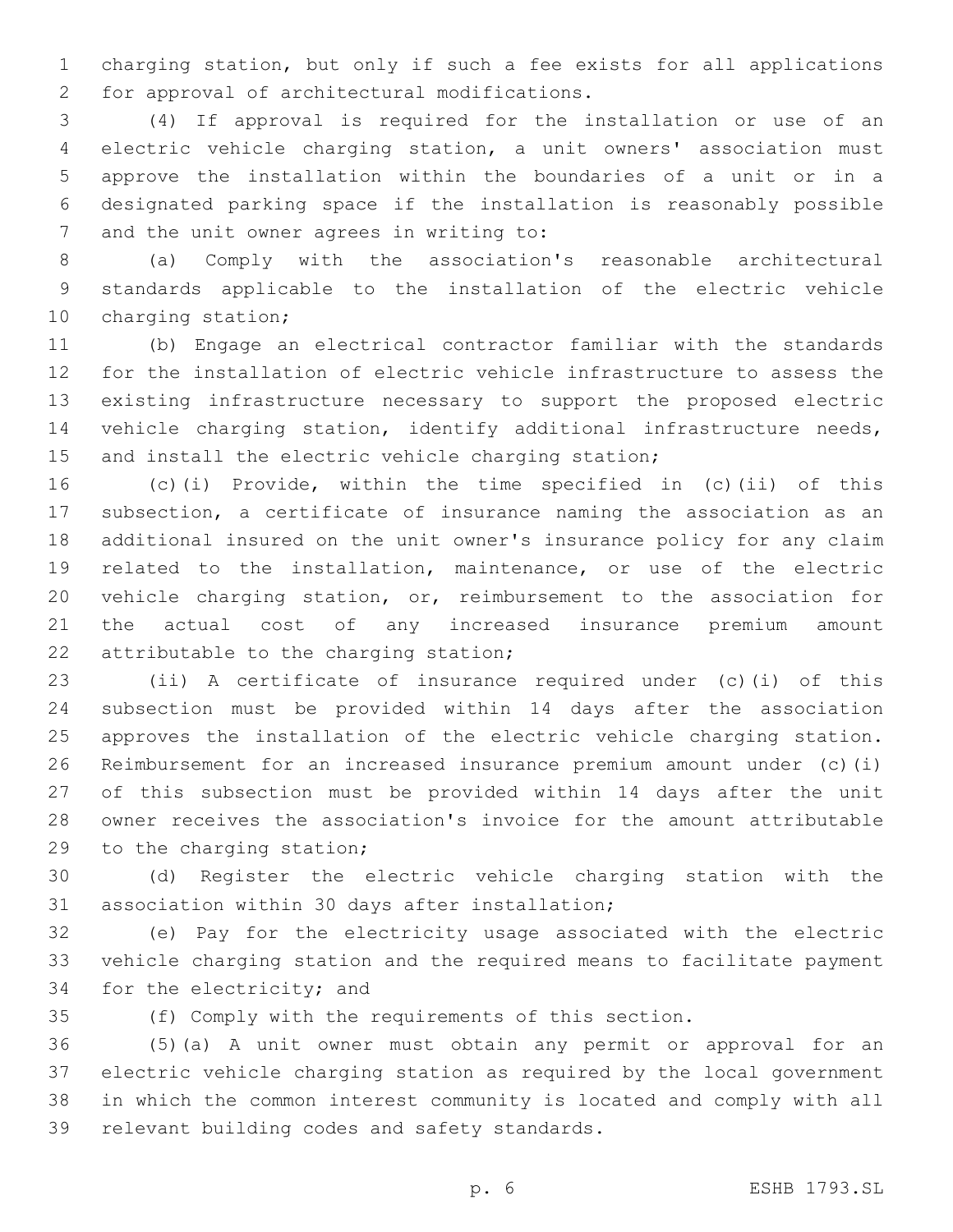(b) An electric vehicle charging station must meet all applicable health and safety standards and requirements imposed by national, state, or local authorities, and all other applicable zoning, land use or other ordinances, building codes, or land use permits.

 (6)(a) Unless otherwise agreed to by written contract with the unit owners' association, a unit owner is responsible for the costs of installing an electric vehicle charging station.

 (b) Electric vehicle charging station equipment that is installed at the unit owner's cost and is removable without damage to the property owned by others may be removed at the unit owner's cost. Nothing in this subsection requires the association to purchase the 12 electric vehicle charging station.

 (7) A unit owner must disclose to any prospective buyers of the 14 unit:

 (a) The existence of an electric vehicle charging station and the related responsibilities of the owner under this section; and

 (b) Whether the electric vehicle charging station is removable and whether the owner intends to remove the charging station.

 (8) The owner and each successive owner of an electric vehicle 20 charging station is responsible for:

 (a) Costs for the maintenance, repair, and replacement of the electric vehicle charging station up until the station is removed;

 (b) Costs for damage to the electric vehicle charging station, any unit, common element, or limited common element resulting from 25 the installation, use, maintenance, repair, removal, or replacement 26 of the electric vehicle charging station;

 (c) The cost of electricity associated with the electric vehicle 28 charging station;

 (d) Obtaining and maintaining an insurance policy that meets the requirements in subsection (4)(c) of this section;

 (e) If the owner decides to remove the electric vehicle charging station, costs for the removal and the restoration of the common element or limited common element after the removal; and

 (f) Removing the electric vehicle charging station if reasonably 35 necessary for the repair, maintenance, or replacement of the common 36 element or limited common element.

 (9) A unit owners' association may install an electric vehicle charging station in the common elements for the use of all unit owners and, in that case, the association must develop appropriate 40 terms of use for the charging station.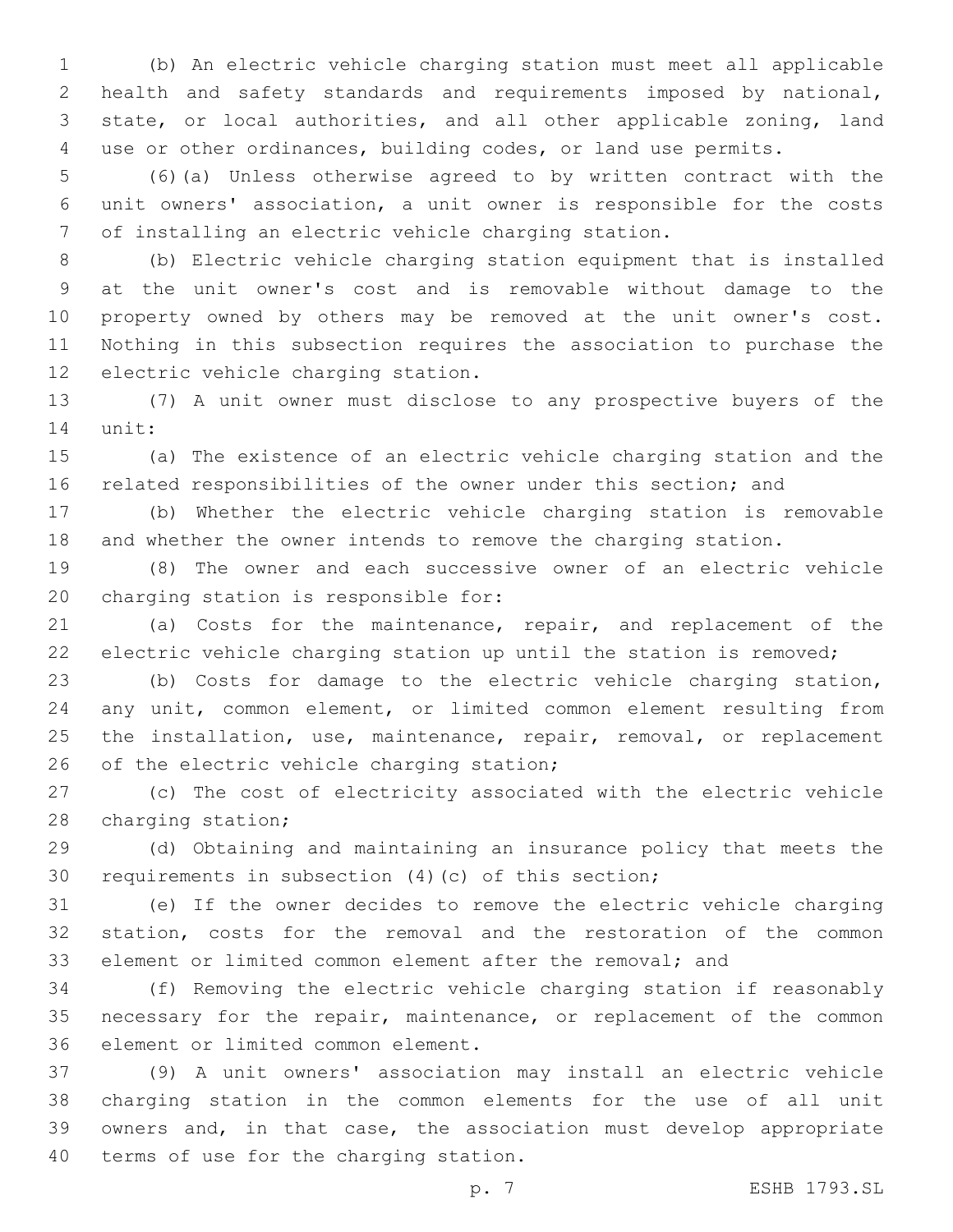(10)(a) A unit owners' association that willfully violates this section is liable to the unit owner for actual damages, and shall pay a civil penalty to the unit owner in an amount not to exceed \$1,000.

 (b) In any action by a unit owner requesting to have an electric vehicle charging station installed and seeking to enforce compliance with this section, the court shall award reasonable attorneys' fees 7 and costs to any prevailing unit owner.

 (11) The definitions in this subsection apply throughout this section unless the context clearly requires otherwise.

 (a) "Designated parking space" means a parking space that is specifically designated for use by a particular unit owner, including a garage, a deeded parking space, and a parking space in a limited common element that is restricted for use by one or more unit owners.

 (b) "Electric vehicle charging station" means a station that delivers electricity from a source outside an electric vehicle into one or more electric vehicles. An electric vehicle charging station may include several charge points simultaneously connecting several electric vehicles to the station and any related equipment needed to 19 facilitate charging plug-in electric vehicles.

 (c) "Reasonable restriction" means a restriction that does not significantly increase the cost of an electric vehicle charging station or significantly decrease its efficiency or specified 23 performance.

 NEW SECTION. **Sec. 3.** A new section is added to chapter 64.38 25 RCW to read as follows:

 (1)(a) A homeowners' association may not adopt or enforce a restriction, covenant, condition, bylaw, rule, regulation, provision of a governing document, or master deed provision that:

 (i) Effectively prohibits or unreasonably restricts the installation or use of an electric vehicle charging station in compliance with the requirements of this section and for the personal noncommercial use of a lot owner, within the boundaries of a lot or 33 in a designated parking space; or

(ii) Is in conflict with the provisions of this section.

 (b) Nothing in this section prohibits an association from imposing reasonable restrictions on electric vehicle charging stations. However, it is the policy of the state to promote, encourage, and remove obstacles to the use of electric vehicle charging stations.39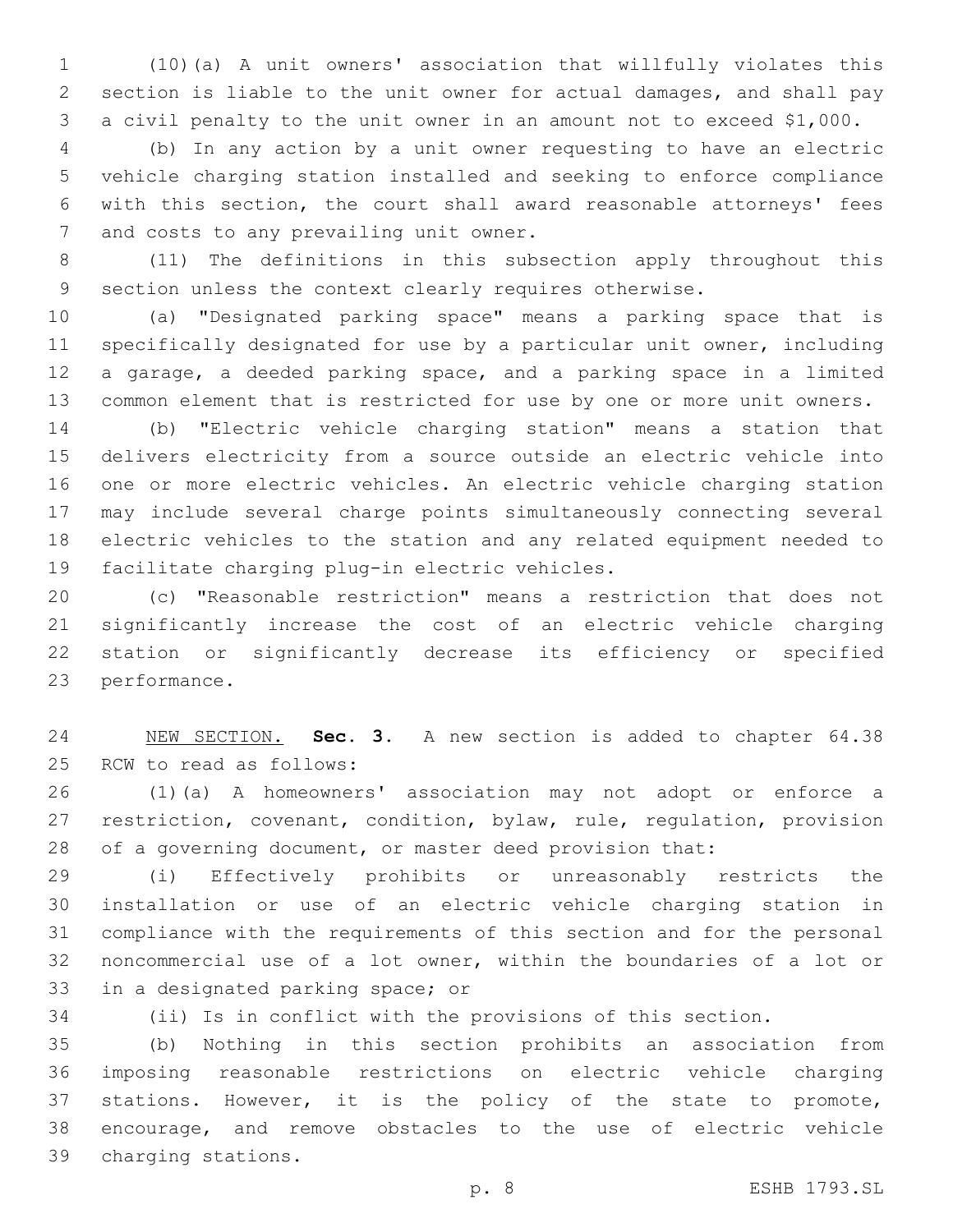(2) A homeowners' association may require a lot owner to submit an application for approval for the installation of an electric vehicle charging station before installing the charging station.

 (3)(a) If approval is required for the installation or use of an electric vehicle charging station, the application for approval must be processed and approved in the same manner as an application for 7 approval of an architectural modification.

 (b) The approval or denial of an application must be in writing 9 and must not be willfully avoided or delayed.

 (c) If an application is not denied in writing within 60 days from the date of receipt of the application, the application is deemed approved, unless that delay is the result of a reasonable 13 request for additional information.

 (d) A homeowners' association may not assess or charge a lot owner a fee for the placement of an electric vehicle charging station. An association may charge a reasonable fee for processing the application to approve the installation of an electric vehicle charging station, but only if such a fee exists for all applications 19 for approval of architectural modifications.

 (4) If approval is required for the installation or use of an electric vehicle charging station, a homeowners' association must approve the installation within the boundaries of a lot or in a designated parking space if the installation is reasonably possible 24 and the lot owner agrees in writing to:

 (a) Comply with the association's reasonable architectural standards applicable to the installation of the electric vehicle 27 charging station;

 (b) Engage an electrical contractor familiar with the standards for the installation of electric vehicle infrastructure to assess the existing infrastructure necessary to support the proposed electric vehicle charging station, identify additional infrastructure needs, and install the electric vehicle charging station;

 (c) Register the electric vehicle charging station with the 34 association within 30 days after installation;

 (d) Pay for the electricity usage associated with the electric vehicle charging station and the required means to facilitate payment 37 for the electricity; and

(e) Comply with the requirements of this section.

 (5)(a) A lot owner must obtain any permit or approval for an electric vehicle charging station as required by the local government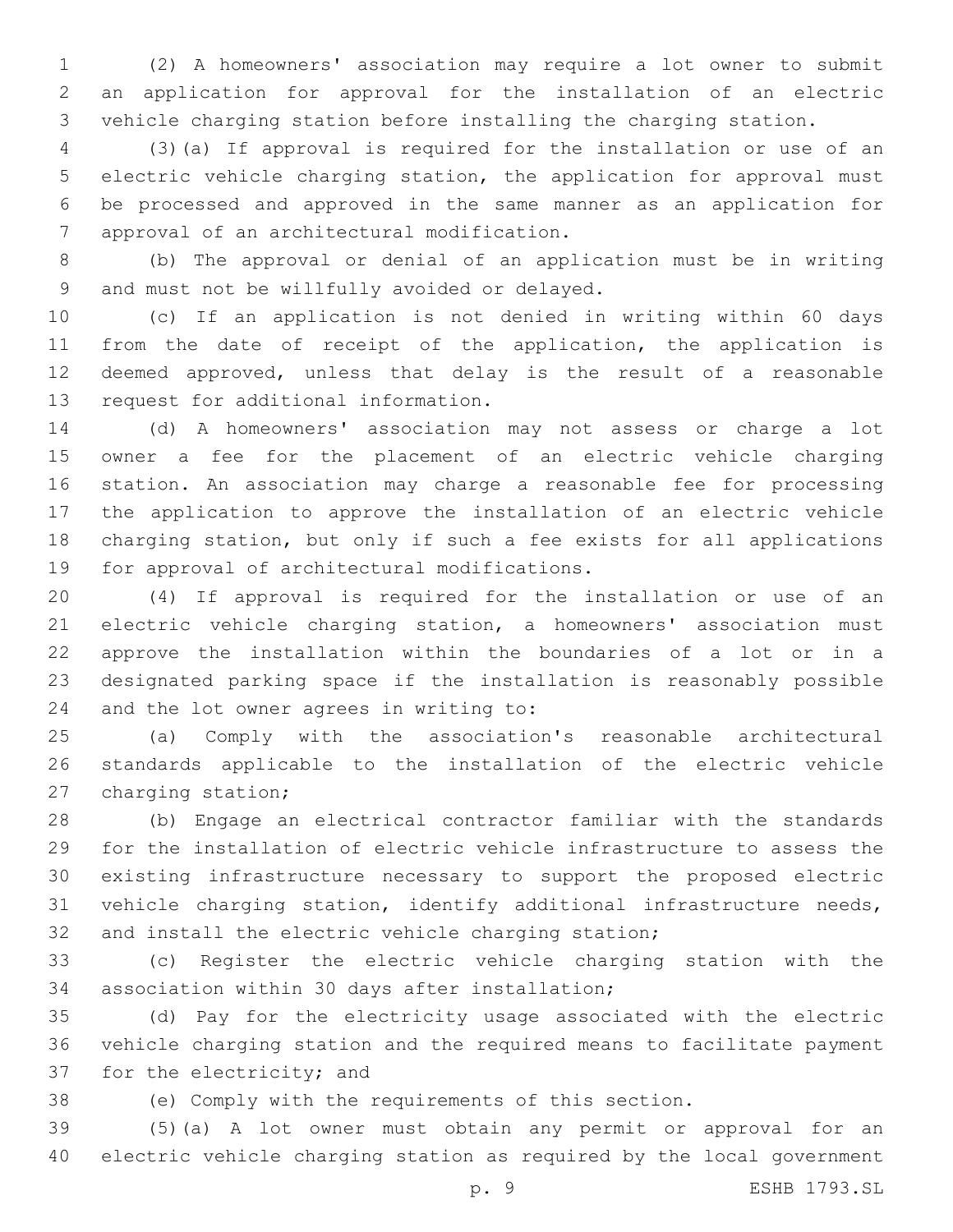in which the common interest community is located and comply with all 2 relevant building codes and safety standards.

 (b) An electric vehicle charging station must meet all applicable health and safety standards and requirements imposed by national, state, or local authorities, and all other applicable zoning, land use or other ordinances, building codes, or land use permits.

 (6)(a) Unless otherwise agreed to by written contract with the homeowners' association, a lot owner is responsible for the costs of 9 installing an electric vehicle charging station.

 (b) Electric vehicle charging station equipment that is installed at the lot owner's cost and is removable without damage to the property owned by others may be removed at the lot owner's cost. Nothing in this subsection requires the association to purchase the 14 electric vehicle charging station.

 (7) A lot owner must disclose to any prospective buyers of the 16 lot:

 (a) The existence of an electric vehicle charging station and the related responsibilities of the owner under this section; and

 (b) Whether the electric vehicle charging station is removable and whether the owner intends to remove the charging station.

 (8) The owner and each successive owner of an electric vehicle 22 charging station is responsible for:

 (a) Costs for the maintenance, repair, and replacement of the electric vehicle charging station up until the station is removed;

 (b) Costs for damage to the electric vehicle charging station, any lot, common area, or limited common area resulting from the installation, use, maintenance, repair, removal, or replacement of 28 the electric vehicle charging station;

 (c) The cost of electricity associated with the electric vehicle 30 charging station;

 (d) If the owner decides to remove the electric vehicle charging station, costs for the removal and the restoration of the common area 33 or limited common area after the removal; and

 (e) Removing the electric vehicle charging station if reasonably 35 necessary for the repair, maintenance, or replacement of the common 36 area or limited common area.

 (9) A homeowners' association may install an electric vehicle charging station in the common area for the use of all lot owners and, in that case, the association must develop appropriate terms of 40 use for the charging station.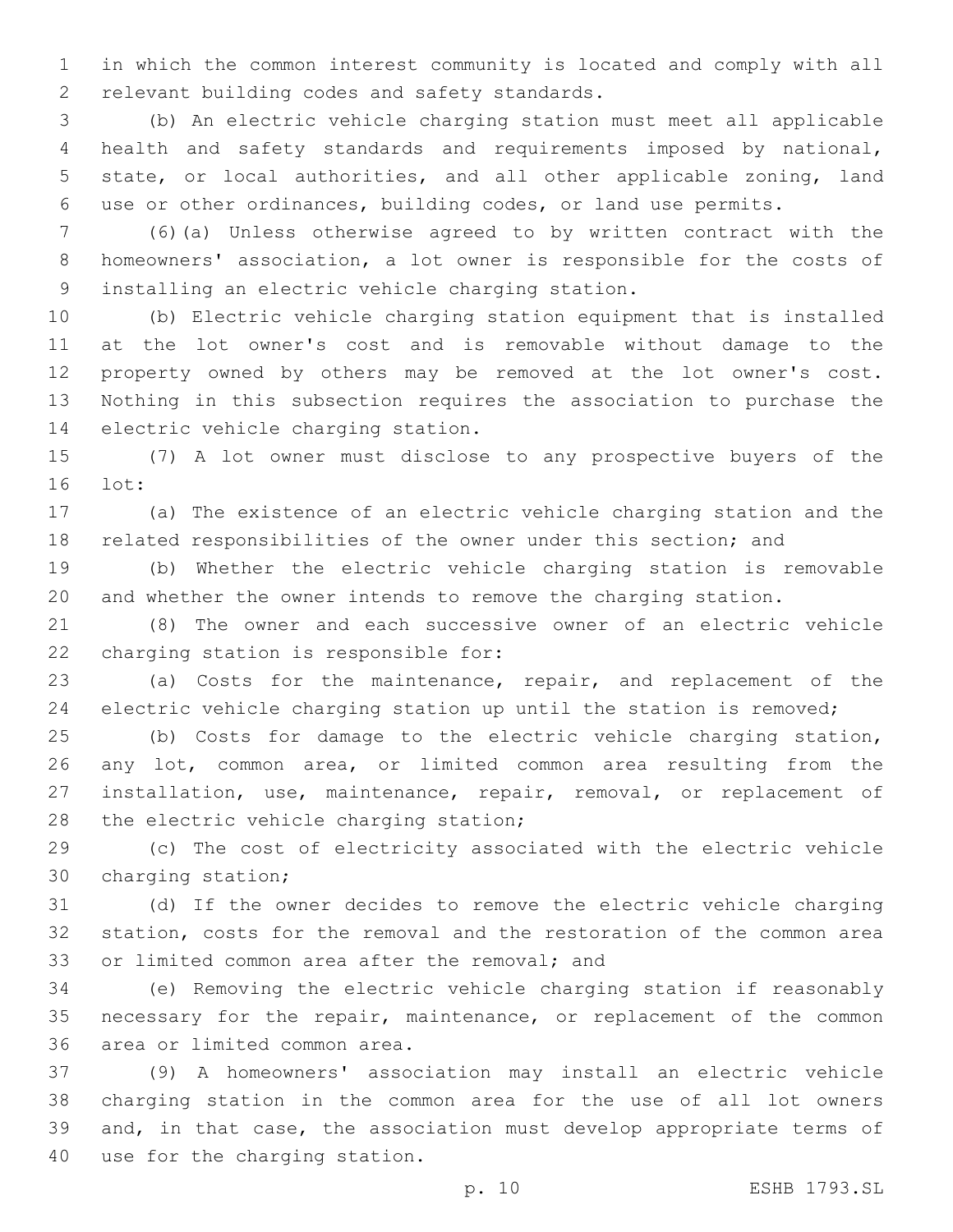(10)(a) A homeowners' association that willfully violates this section is liable to the lot owner for actual damages, and shall pay a civil penalty to the lot owner in an amount not to exceed \$1,000.

 (b) In any action by a lot owner requesting to have an electric vehicle charging station installed and seeking to enforce compliance with this section, the court shall award reasonable attorneys' fees 7 and costs to any prevailing lot owner.

 (11) The definitions in this subsection apply throughout this section unless the context clearly requires otherwise.

 (a) "Designated parking space" means a parking space that is specifically designated for use by a particular lot owner, including a garage, a deeded parking space, and a parking space in a limited common area that is restricted for use by one or more lot owners.

 (b) "Electric vehicle charging station" means a station that delivers electricity from a source outside an electric vehicle into one or more electric vehicles. An electric vehicle charging station may include several charge points simultaneously connecting several electric vehicles to the station and any related equipment needed to 19 facilitate charging plug-in electric vehicles.

 (c) "Reasonable restriction" means a restriction that does not significantly increase the cost of an electric vehicle charging station or significantly decrease its efficiency or specified 23 performance.

 NEW SECTION. **Sec. 4.** A new section is added to chapter 64.90 25 RCW to read as follows:

 (1)(a) A unit owners association may not adopt or enforce a restriction, covenant, condition, bylaw, rule, regulation, provision of a governing document, or master deed provision that:

 (i) Effectively prohibits or unreasonably restricts the installation or use of an electric vehicle charging station in compliance with the requirements of this section and for the personal noncommercial use of a unit owner, within the boundaries of a unit or 33 in a designated parking space; or

(ii) Is in conflict with the provisions of this section.

 (b) Nothing in this section prohibits an association from imposing reasonable restrictions on electric vehicle charging stations. However, it is the policy of the state to promote, encourage, and remove obstacles to the use of electric vehicle 39 charging stations.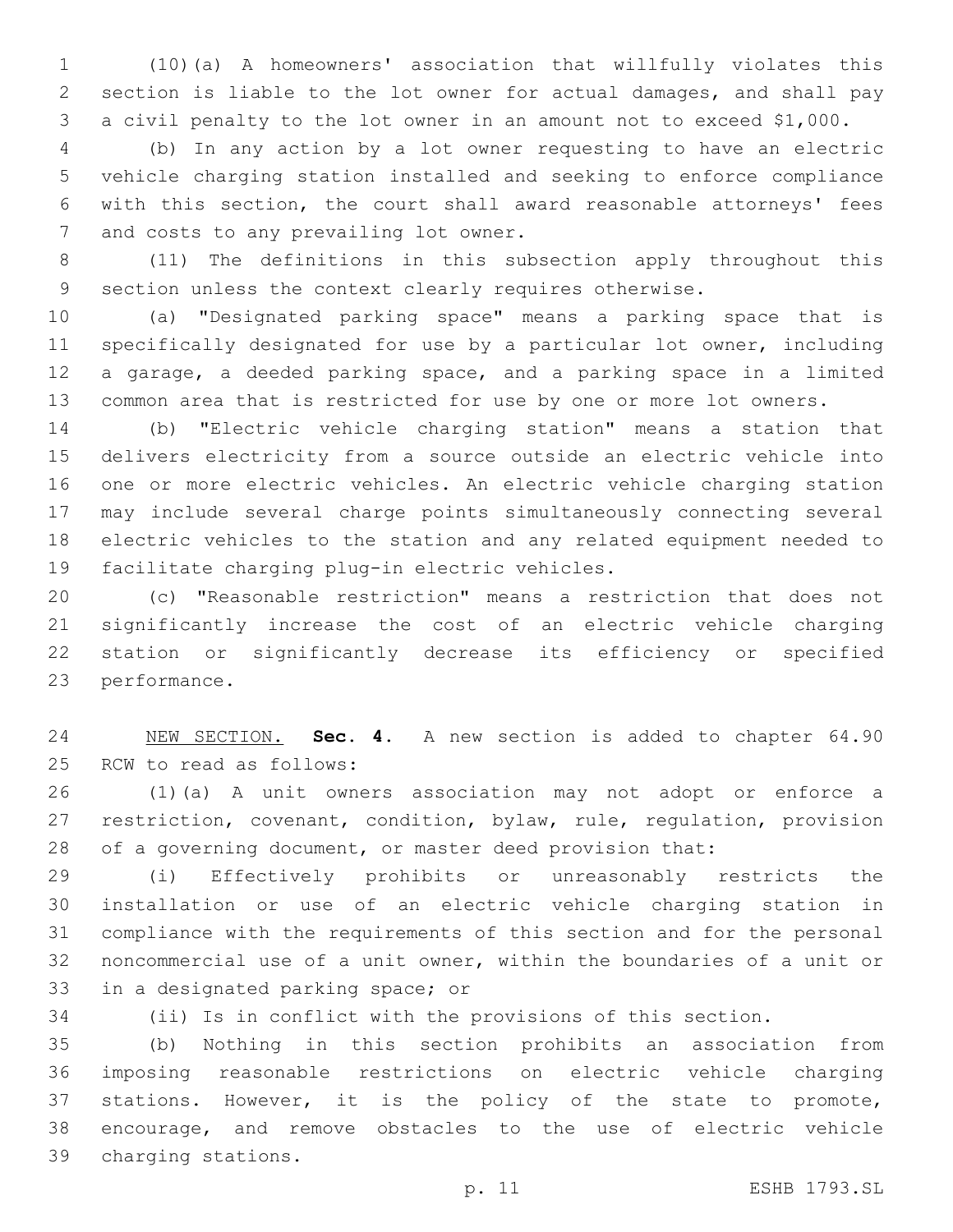(2) A unit owners association may require a unit owner to submit an application for approval for the installation of an electric vehicle charging station before installing the charging station.

 (3)(a) If approval is required for the installation or use of an electric vehicle charging station, the application for approval must be processed and approved in the same manner as an application for 7 approval of an architectural modification.

 (b) The approval or denial of an application must be in writing 9 and must not be willfully avoided or delayed.

 (c) If an application is not denied in writing within 60 days from the date of receipt of the application, the application is deemed approved, unless that delay is the result of a reasonable 13 request for additional information.

 (d) An association may not assess or charge a unit owner a fee for the placement of an electric vehicle charging station. An association may charge a reasonable fee for processing the application to approve the installation of an electric vehicle charging station, but only if such a fee exists for all applications 19 for approval of architectural modifications.

 (4) If approval is required for the installation or use of an electric vehicle charging station, a unit owners association must approve the installation within the boundaries of a unit or in a designated parking space if the installation is reasonably possible 24 and the unit owner agrees in writing to:

 (a) Comply with the association's reasonable architectural standards applicable to the installation of the electric vehicle 27 charging station;

 (b) Engage an electrical contractor familiar with the standards for the installation of electric vehicle infrastructure to assess the existing infrastructure necessary to support the proposed electric vehicle charging station, identify additional infrastructure needs, and install the electric vehicle charging station;

 (c)(i) Provide, within the time specified in (c)(ii) of this subsection, a certificate of insurance naming the association as an additional insured on the unit owner's insurance policy for any claim related to the installation, maintenance, or use of the electric vehicle charging station in a common interest community other than an association of single-family homes, site condominiums, or a planned use development where the units are not immediately adjacent;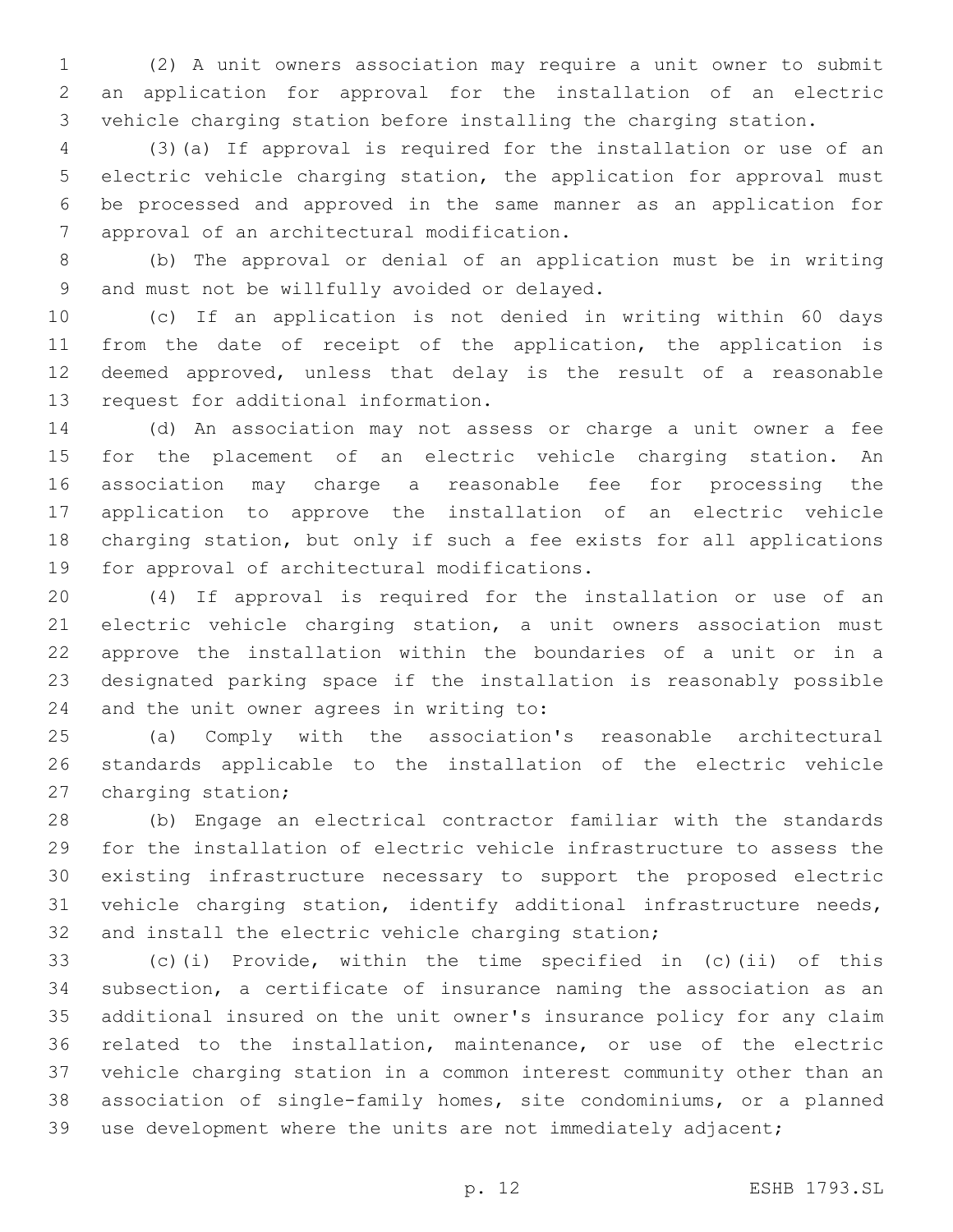(ii) A certificate of insurance required under (c)(i) of this subsection must be provided within 14 days after the association approves the installation of the electric vehicle charging station. Reimbursement for an increased insurance premium amount under (c)(i) of this subsection must be provided within 14 days after the unit owner receives the association's invoice for the amount attributable 7 to the charging station;

 (d) Register the electric vehicle charging station with the 9 association within 30 days after installation;

 (e) Pay for the electricity usage associated with the electric vehicle charging station and the required means to facilitate payment 12 for the electricity; and

(f) Comply with the requirements of this section.

 (5)(a) A unit owner must obtain any permit or approval for an electric vehicle charging station as required by the local government in which the common interest community is located and comply with all 17 relevant building codes and safety standards.

 (b) An electric vehicle charging station must meet all applicable health and safety standards and requirements imposed by national, state, or local authorities, and all other applicable zoning, land use or other ordinances, building codes, or land use permits.

 (6)(a) Unless otherwise agreed to by written contract with the unit owners association, a unit owner is responsible for the costs of 24 installing an electric vehicle charging station.

 (b) Electric vehicle charging station equipment that is installed at the unit owner's cost and is removable without damage to the property owned by others may be removed at the unit owner's cost. Nothing in this subsection requires the association to purchase the 29 electric vehicle charging station.

 (7) A unit owner must disclose to any prospective buyers of the 31 unit:

 (a) The existence of an electric vehicle charging station and the related responsibilities of the owner under this section; and

 (b) Whether the electric vehicle charging station is removable and whether the owner intends to remove the charging station.

 (8) The owner and each successive owner of an electric vehicle 37 charging station is responsible for:

 (a) Costs for the maintenance, repair, and replacement of the electric vehicle charging station up until the station is removed;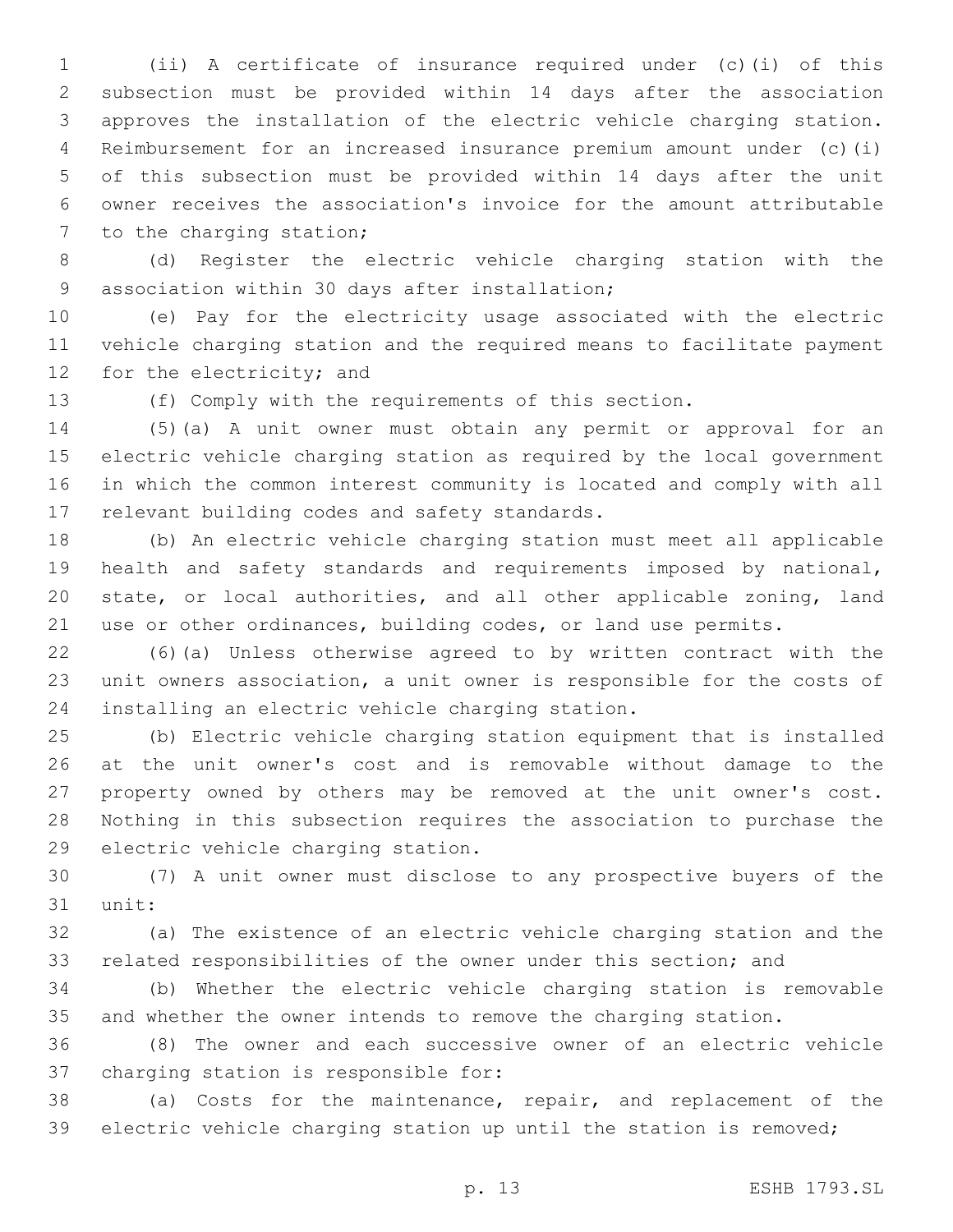(b) Costs for damage to the electric vehicle charging station, any unit, common element, or limited common element resulting from the installation, use, maintenance, repair, removal, or replacement 4 of the electric vehicle charging station;

 (c) The cost of electricity associated with the electric vehicle 6 charging station;

 (d) Obtaining and maintaining an insurance policy that meets the 8 requirements in subsection (4)(c) of this section;

 (e) If the owner decides to remove the electric vehicle charging station, costs for the removal and the restoration of the common element or limited common element after the removal; and

 (f) Removing the electric vehicle charging station if reasonably necessary for the repair, maintenance, or replacement of the common 14 element or limited common element.

 (9) A unit owners association may install an electric vehicle charging station in the common elements for the use of all unit owners and, in that case, the association must develop appropriate 18 terms of use for the charging station.

 (10)(a) A unit owners association that willfully violates this section is liable to the unit owner for actual damages, and shall pay a civil penalty to the unit owner in an amount not to exceed \$1,000.

 (b) In any action by a unit owner requesting to have an electric vehicle charging station installed and seeking to enforce compliance with this section, the court shall award reasonable attorneys' fees 25 and costs to any prevailing unit owner.

 (11) The definitions in this subsection apply throughout this section unless the context clearly requires otherwise.

 (a) "Designated parking space" means a parking space that is specifically designated for use by a particular unit owner, including a garage, a deeded parking space, and a parking space in a limited common element that is restricted for use by one or more unit owners.

 (b) "Electric vehicle charging station" means a station that delivers electricity from a source outside an electric vehicle into one or more electric vehicles. An electric vehicle charging station may include several charge points simultaneously connecting several electric vehicles to the station and any related equipment needed to 37 facilitate charging plug-in electric vehicles.

 (c) "Reasonable restriction" means a restriction that does not significantly increase the cost of an electric vehicle charging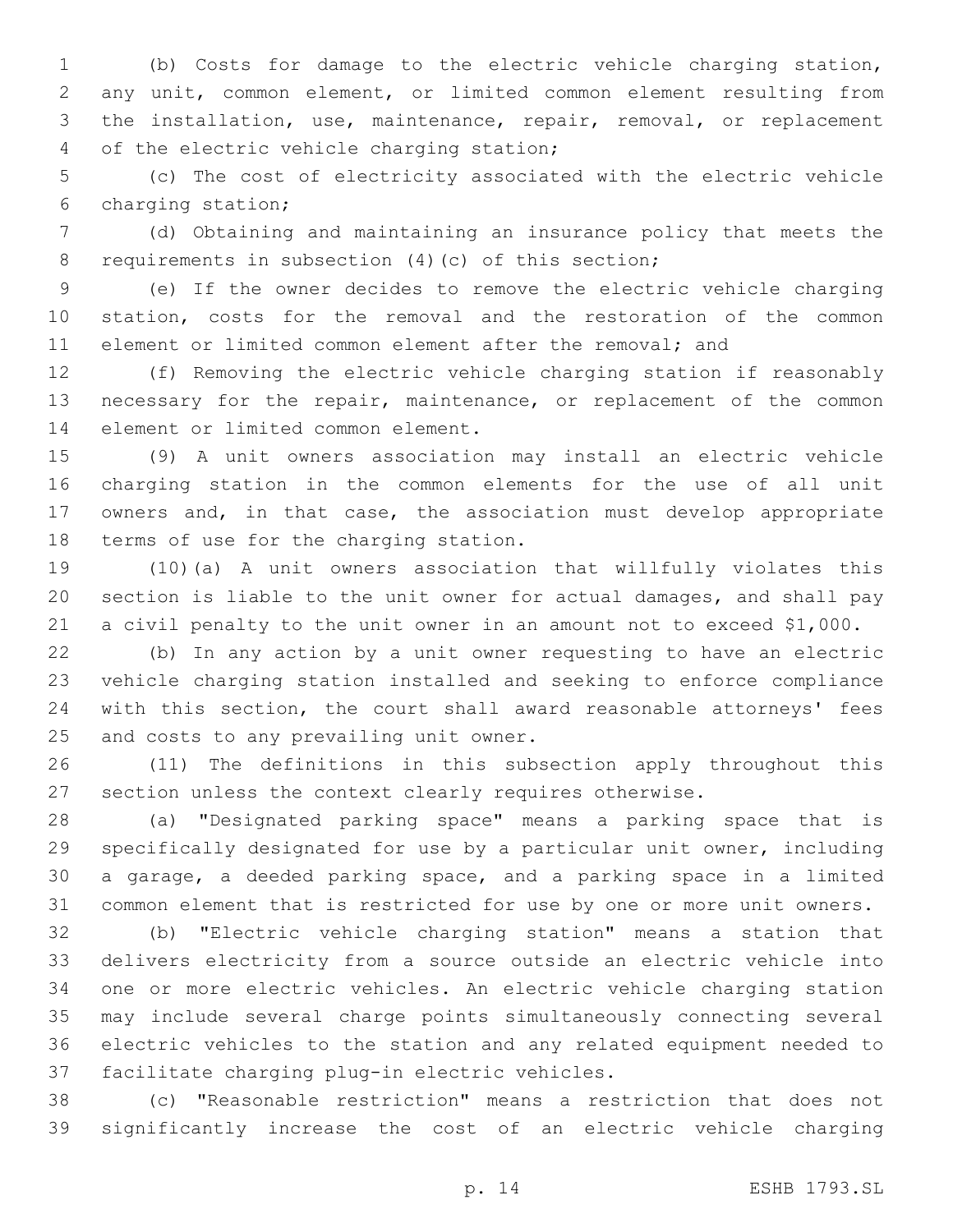1 station or significantly decrease its efficiency or specified 2 performance.

3 **Sec. 5.** RCW 64.34.425 and 2011 c 48 s 1 are each amended to read 4 as follows:

 (1) Except in the case of a sale where delivery of a public offering statement is required, or unless exempt under RCW 64.34.400(2), a unit owner shall furnish to a purchaser before execution of any contract for sale of a unit, or otherwise before conveyance, a resale certificate, signed by an officer or authorized agent of the association and based on the books and records of the association and the actual knowledge of the person signing the 12 certificate, containing:

13 (a) A statement disclosing any right of first refusal or other 14 restraint on the free alienability of the unit contained in the 15 declaration;

 (b) A statement setting forth the amount of the monthly common expense assessment and any unpaid common expense or special assessment currently due and payable from the selling unit owner and a statement of any special assessments that have been levied against 20 the unit which have not been paid even though not yet due;

21 (c) A statement, which shall be current to within  $((forty-five))$ 22 45 days, of any common expenses or special assessments against any 23 unit in the condominium that are past due over  $((\text{thirty}))$  30 days;

24 (d) A statement, which shall be current to within ((forty-five)) 25 45 days, of any obligation of the association which is past due over 26  $((\overline{\text{thirty}}))$  30 days;

27 (e) A statement of any other fees payable by unit owners;

28 (f) A statement of any anticipated repair or replacement cost in 29 excess of five percent of the annual budget of the association that 30 has been approved by the board of directors;

31 (g) A statement of the amount of any reserves for repair or 32 replacement and of any portions of those reserves currently 33 designated by the association for any specified projects;

34 (h) The annual financial statement of the association, including 35 the audit report if it has been prepared, for the year immediately 36 preceding the current year;

37 (i) A balance sheet and a revenue and expense statement of the 38 association prepared on an accrual basis, which shall be current to 39 within ((one hundred twenty)) 120 days;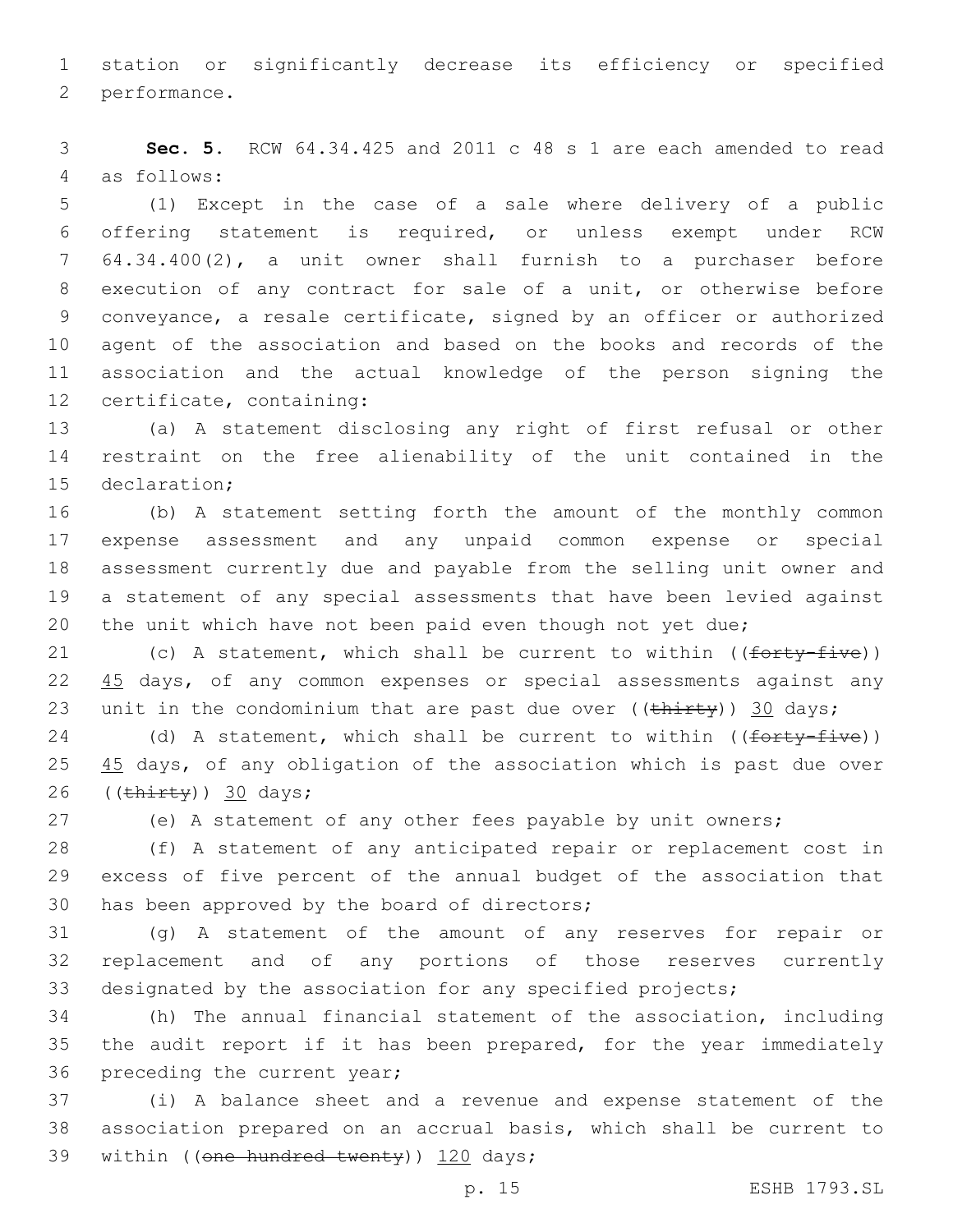(j) The current operating budget of the association;

 (k) A statement of any unsatisfied judgments against the association and the status of any pending suits or legal proceedings in which the association is a plaintiff or defendant;

 (l) A statement describing any insurance coverage provided for 6 the benefit of unit owners;

 (m) A statement as to whether there are any alterations or improvements to the unit or to the limited common elements assigned 9 thereto that violate any provision of the declaration;

 (n) A statement of the number of units, if any, still owned by the declarant, whether the declarant has transferred control of the 12 association to the unit owners, and the date of such transfer;

 (o) A statement as to whether there are any violations of the health or building codes with respect to the unit, the limited common elements assigned thereto, or any other portion of the condominium;

 (p) A statement of the remaining term of any leasehold estate affecting the condominium and the provisions governing any extension 18 or renewal thereof;

 (q) A copy of the declaration, the bylaws, the rules or regulations of the association, the association's current reserve 21 study, if any, and any other information reasonably requested by mortgagees of prospective purchasers of units. Information requested generally by the federal national mortgage association, the federal home loan bank board, the government national mortgage association, the veterans administration and the department of housing and urban development shall be deemed reasonable, provided such information is 27 reasonably available to the association;

 (r) A statement, as required by RCW 64.35.210, as to whether the units or common elements of the condominium are covered by a qualified warranty, and a history of claims under any such warranty; ((and))

 (s) A statement describing any requirements related to electric vehicle charging stations located in the unit or the limited common elements assigned to the unit, including application status, 35 insurance information, maintenance responsibilities, and any associated costs; and

37 (t) If the association does not have a reserve study that has been prepared in accordance with RCW 64.34.380 and 64.34.382 or its 39 governing documents, the following disclosure: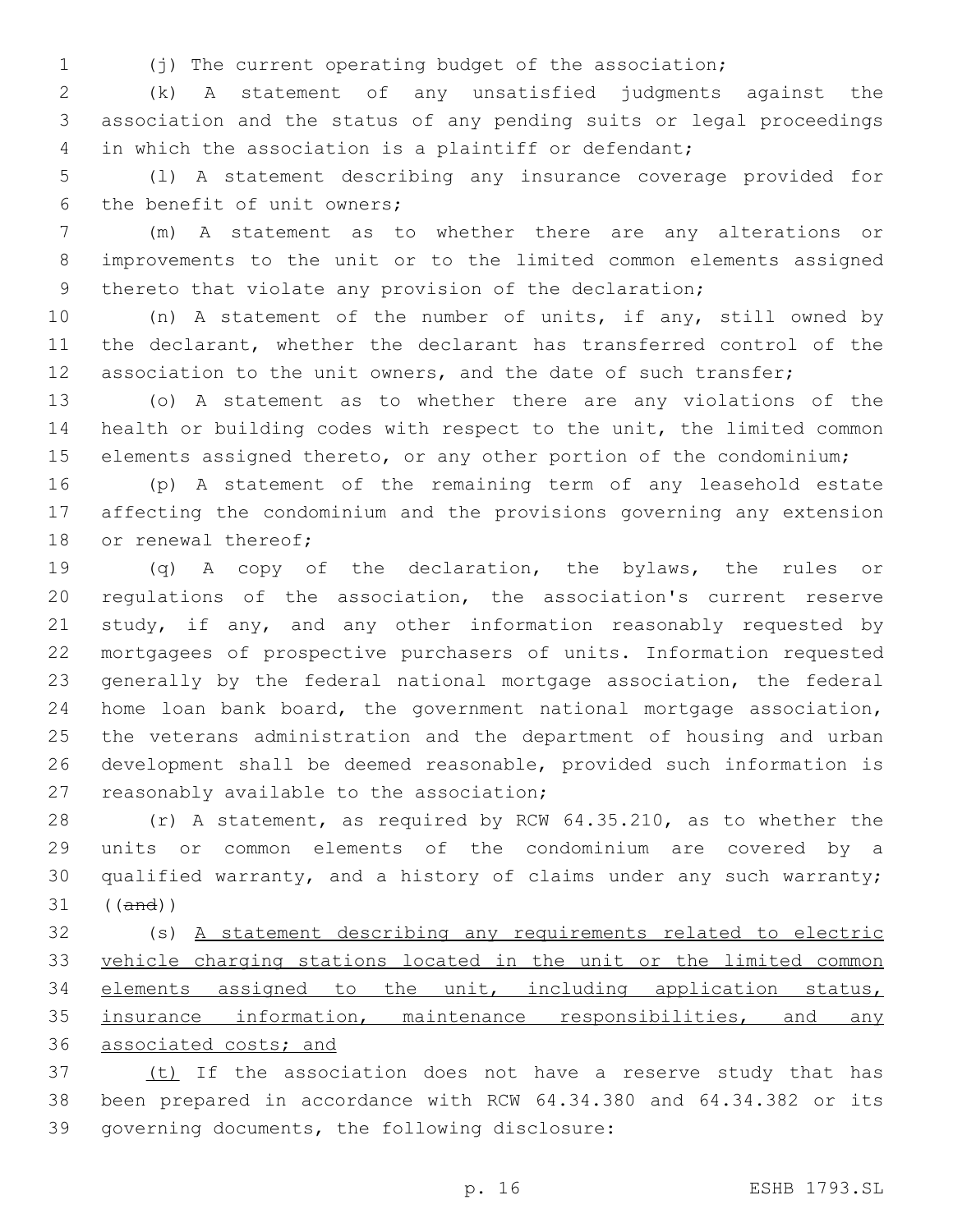"This association does not have a current reserve study. The lack of a current reserve study poses certain risks to you, the purchaser. Insufficient reserves may, under some circumstances, require you to pay on demand as a special assessment your share of common expenses for the cost of major maintenance, repair, or replacement of a common element."7

8 (2) The association, within (( $t$ en))  $10$  days after a request by a unit owner, and subject to payment of any fee imposed pursuant to RCW 64.34.304(1)(l), shall furnish a resale certificate signed by an officer or authorized agent of the association and containing the information necessary to enable the unit owner to comply with this 13 section. For the purposes of this chapter, a reasonable charge for 14 the preparation of a resale certificate may not exceed ((two hundred 15 seventy-five dollars)) \$275. The association may charge a unit owner a nominal fee for updating a resale certificate within six months of the unit owner's request. The unit owner shall also sign the certificate but the unit owner is not liable to the purchaser for any erroneous information provided by the association and included in the certificate unless and to the extent the unit owner had actual 21 knowledge thereof.

 (3) A purchaser is not liable for any unpaid assessment or fee against the unit as of the date of the certificate greater than the amount set forth in the certificate prepared by the association unless and to the extent such purchaser had actual knowledge thereof. A unit owner is not liable to a purchaser for the failure or delay of the association to provide the certificate in a timely manner, but the purchaser's contract is voidable by the purchaser until the certificate has been provided and for five days thereafter or until 30 conveyance, whichever occurs first.

 **Sec. 6.** RCW 64.90.640 and 2018 c 277 s 409 are each amended to 32 read as follows:

 (1) Except in the case of a sale when delivery of a public offering statement is required, or unless exempt under RCW 64.90.600(2), a unit owner must furnish to a purchaser before execution of any contract for sale of a unit, or otherwise before conveyance, a resale certificate, signed by an officer or authorized agent of the association and based on the books and records of the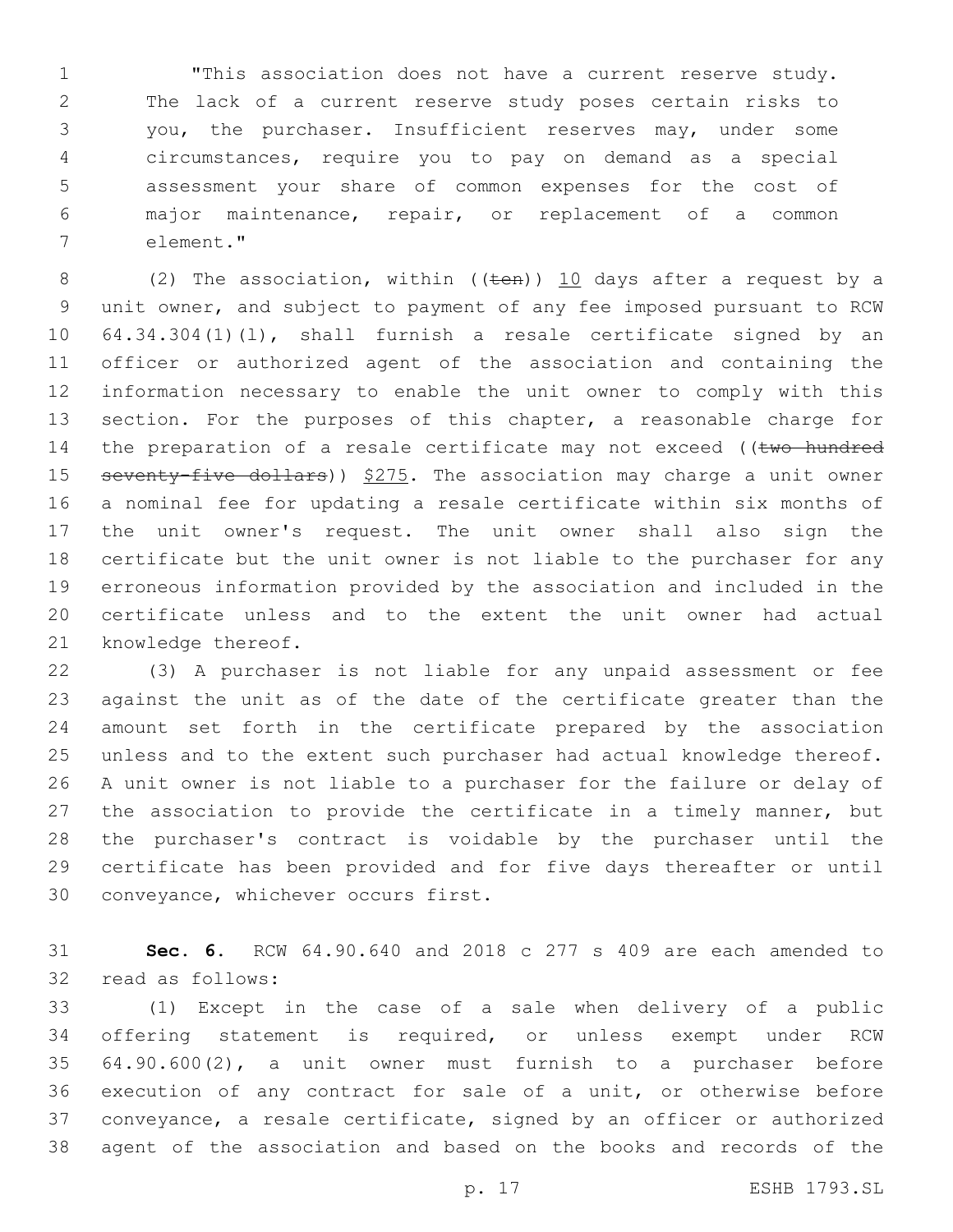1 association and the actual knowledge of the person signing the 2 certificate, containing:

3 (a) A statement disclosing any right of first refusal or other 4 restraint on the free alienability of the unit contained in the 5 declaration;

 (b) With respect to the selling unit owner's unit, a statement 7 setting forth the amount of any assessment currently due, any delinquent assessments, and a statement of any special assessments that have been levied and have not been paid even though not yet due;

10 (c) A statement, which must be current to within ((forty-five)) 11 45 days, of any assessments against any unit in the condominium that 12 are past due over  $((\text{thirty}))$  30 days;

13 (d) A statement, which must be current to within ((forty-five)) 14 45 days, of any monetary obligation of the association that is past 15 due over  $((\text{thirty})$ ) 30 days;

16 (e) A statement of any other fees payable to the association by 17 unit owners;

 (f) A statement of any expenditure or anticipated repair or replacement cost reasonably anticipated to be in excess of five percent of the board-approved annual budget of the association, regardless of whether the unit owners are entitled to approve such 22 cost;

23 (g) A statement whether the association does or does not have a 24 reserve study prepared in accordance with RCW 64.90.545 and 64.90.550;25

26 (h) The annual financial statement of the association, including 27 the audit report if it has been prepared, for the year immediately 28 preceding the current year;

29 (i) The most recent balance sheet and revenue and expense 30 statement, if any, of the association;

31 (j) The current operating budget of the association;

32 (k) A statement of any unsatisfied judgments against the 33 association and the status of any legal actions in which the 34 association is a party or a claimant as defined in RCW 64.50.010;

35 (l) A statement describing any insurance coverage carried by the 36 association and contact information for the association's insurance 37 broker or agent;

38 (m) A statement as to whether the board has given or received 39 notice in a record that any existing uses, occupancies, alterations, 40 or improvements in or to the seller's unit or to the limited common

p. 18 ESHB 1793.SL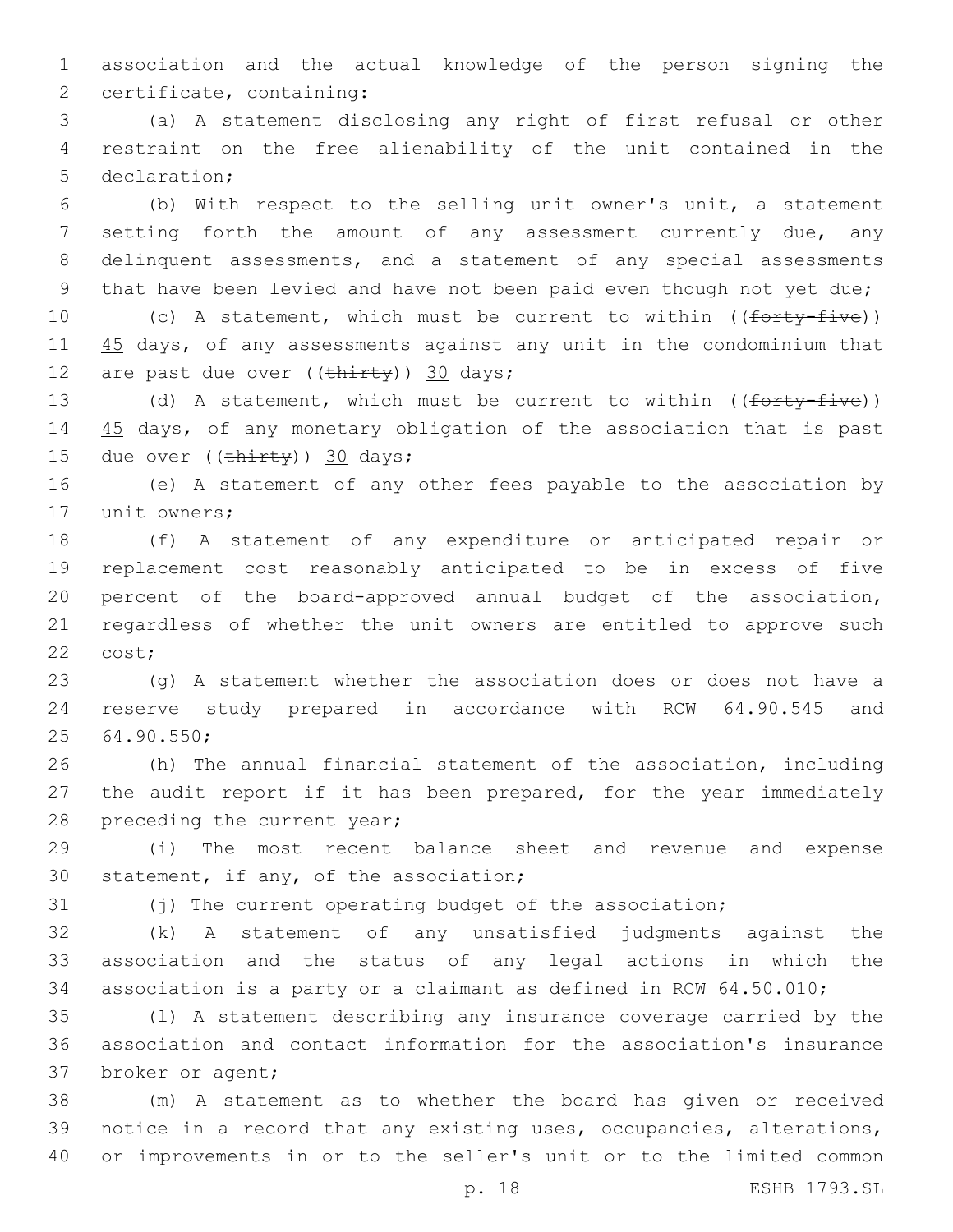elements allocated to the unit violate any provision of the governing 2 documents;

 (n) A statement of the number of units, if any, still owned by the declarant, whether the declarant has transferred control of the association to the unit owners, and the date of such transfer;

 (o) A statement as to whether the board has received notice in a record from a governmental agency of any violation of environmental, health, or building codes with respect to the seller's unit, the limited common elements allocated to that unit, or any other portion 10 of the common interest community that has not been cured;

 (p) A statement of the remaining term of any leasehold estate affecting the common interest community and the provisions governing 13 any extension or renewal of the leasehold estate;

 (q) A statement of any restrictions in the declaration affecting 15 the amount that may be received by a unit owner upon sale;

 (r) In a cooperative, an accountant's statement, if any was prepared, as to the deductibility for federal income tax purposes by the unit owner of real estate taxes and interest paid by the 19 association:

 (s) A statement describing any pending sale or encumbrance of 21 common elements;

 (t) A statement disclosing the effect on the unit to be conveyed of any restrictions on the owner's right to use or occupy the unit or 24 to lease the unit to another person;

 (u) A copy of the declaration, the organizational documents, the rules or regulations of the association, the minutes of board meetings and association meetings, except for any information exempt 28 from disclosure under RCW  $64.90.495(3)$ , for the last (( $tweIve$ )) 12 months, a summary of the current reserve study for the association, and any other information reasonably requested by mortgagees of prospective purchasers of units. Information requested generally by the federal national mortgage association, the federal home loan bank board, the government national mortgage association, the veterans administration, or the department of housing and urban development is deemed reasonable if the information is reasonably available to the 36 association;

 (v) A statement whether the units or common elements of the common interest community are covered by a qualified warranty under chapter 64.35 RCW and, if so, a history of claims known to the 40 association as having been made under any such warranty;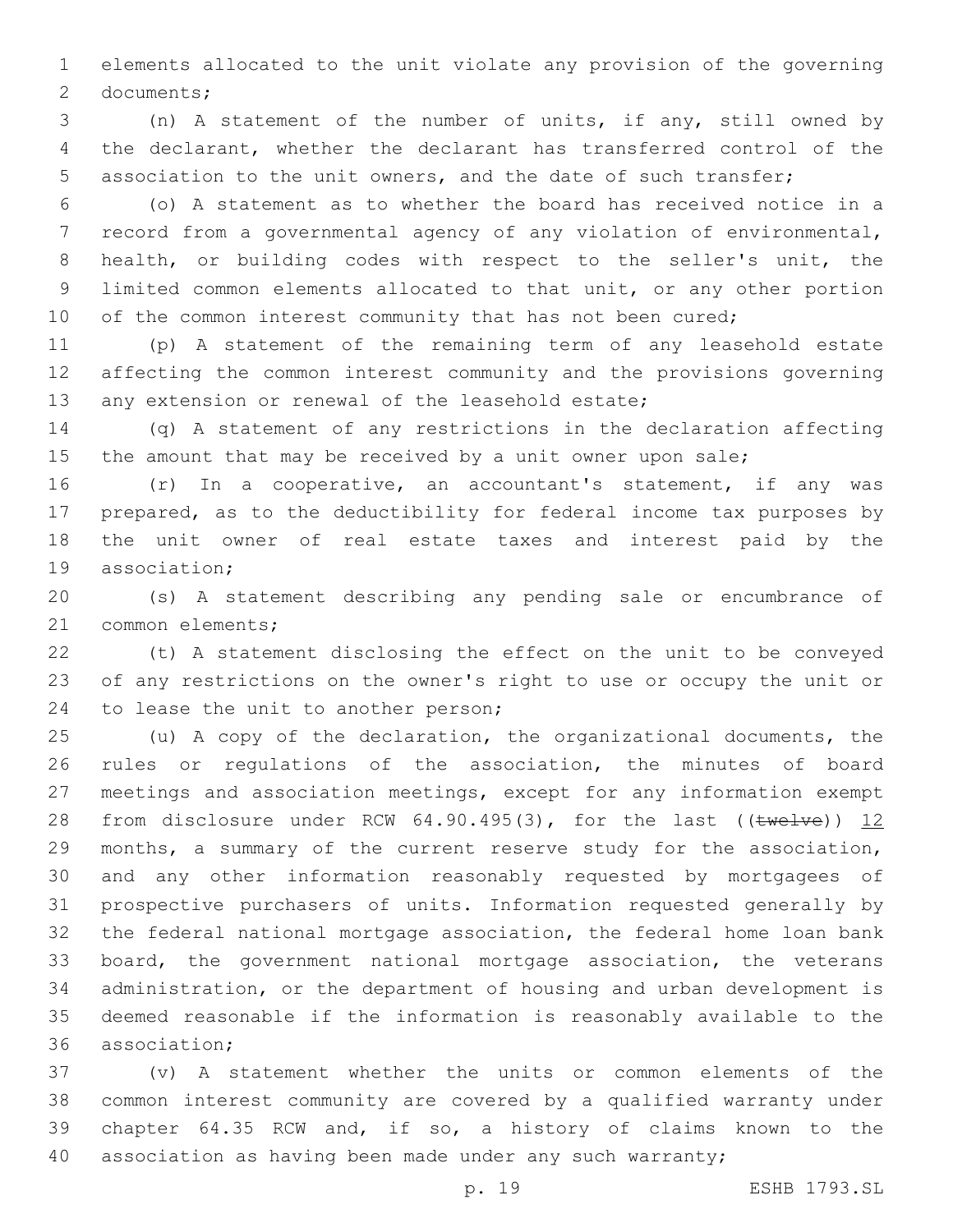1 (w) A description of any age-related occupancy restrictions 2 affecting the common interest community; ((and))

 (x) A statement describing any requirements related to electric vehicle charging stations located in the unit or the limited common elements allocated to the unit, including application status, insurance information, maintenance responsibilities, and any associated costs; and

8 (y) If the association does not have a reserve study that has 9 been prepared in accordance with RCW 64.90.545 and 64.90.550 or its 10 governing documents, the following disclosure:

11 "This association does not have a current reserve study. The lack 12 of a current reserve study poses certain risks to you, the purchaser. 13 Insufficient reserves may, under some circumstances, require you to 14 pay on demand as a special assessment your share of common expenses 15 for the cost of major maintenance, repair, or replacement of a common 16 element."

17 (2) The association, within  $((\text{ten}))$  10 days after a request by a unit owner, and subject to the payment of any fees imposed pursuant to RCW 64.90.405(2)(m), must furnish a resale certificate signed by an officer or authorized agent of the association and containing the information necessary to enable the unit owner to comply with this section. For the purposes of this chapter, a reasonable charge for 23 the preparation of a resale certificate may not exceed ( $tw$ o hundred 24 seventy-five dollars)) \$275. The association may charge a unit owner 25 a nominal fee not to exceed ((one hundred dollars)) \$100 for updating a resale certificate within six months of the unit owner's request. A unit owner is not liable to the purchaser for any erroneous information provided by the association and included in the 29 certificate.

30 (3)(a) A purchaser is not liable for any unpaid assessment or fee 31 greater than the amount set forth in the certificate prepared by the association.32

 (b) A unit owner is not liable to a purchaser for the failure or delay of the association to provide the certificate in a timely manner, but the purchase contract is voidable by the purchaser until the certificate has been provided and for five days thereafter or 37 until conveyance, whichever occurs first.

> Passed by the House February 9, 2022. Passed by the Senate March 1, 2022. Approved by the Governor March 11, 2022.